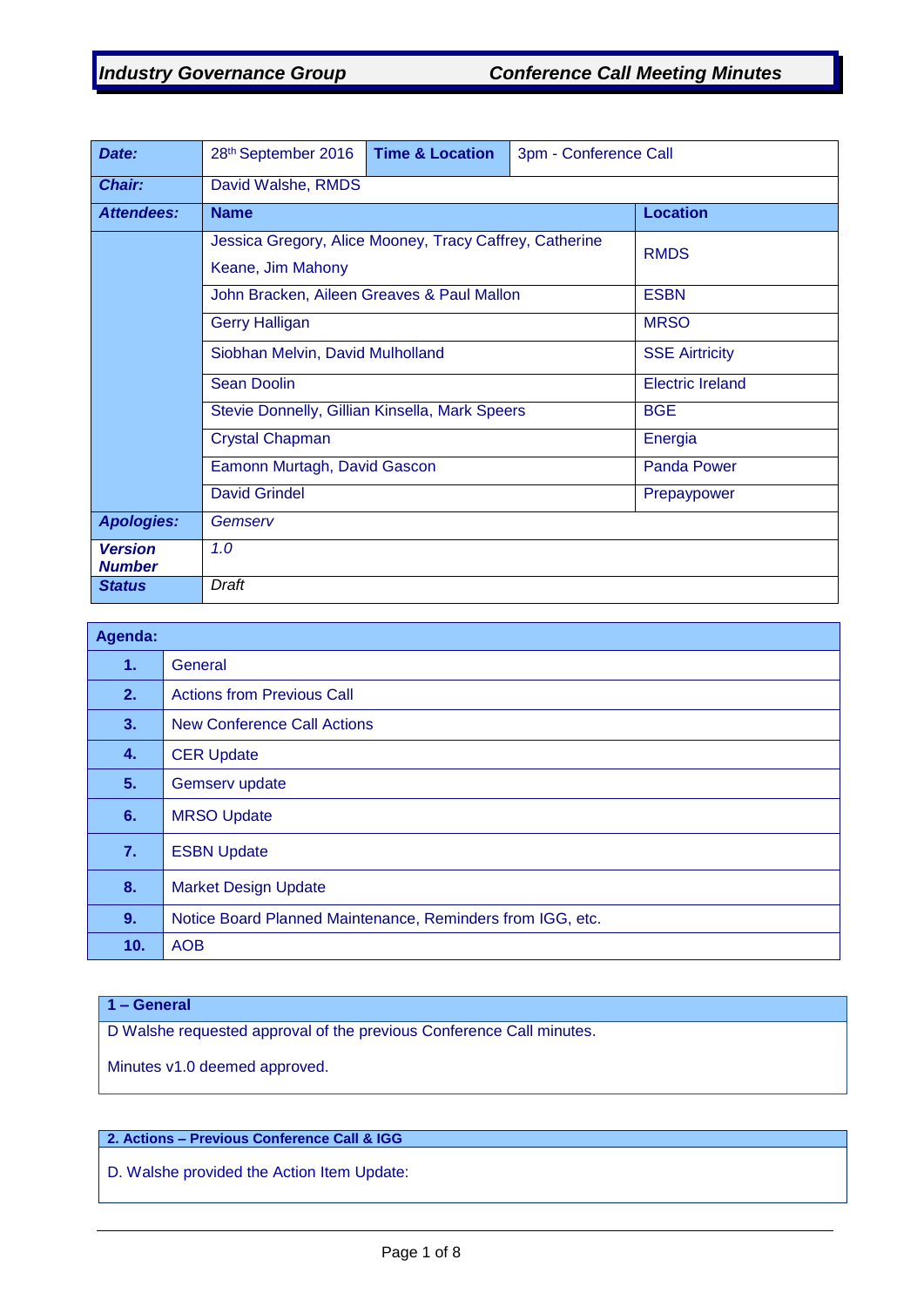| <b>Action Items</b>            |                                                                                                                                                                                                                                                                                                                                                                                                                                                                                                                                                                                                                                                                                                                                                                                                                                                                                                                                                     |  |  |  |  |  |
|--------------------------------|-----------------------------------------------------------------------------------------------------------------------------------------------------------------------------------------------------------------------------------------------------------------------------------------------------------------------------------------------------------------------------------------------------------------------------------------------------------------------------------------------------------------------------------------------------------------------------------------------------------------------------------------------------------------------------------------------------------------------------------------------------------------------------------------------------------------------------------------------------------------------------------------------------------------------------------------------------|--|--|--|--|--|
|                                |                                                                                                                                                                                                                                                                                                                                                                                                                                                                                                                                                                                                                                                                                                                                                                                                                                                                                                                                                     |  |  |  |  |  |
| 948/1004                       | <b>ESBN to analyse the process where Move Out with no Move In takes place and make</b><br>proposals based on existing Supplier processes for best business practise within this area.<br>Process must enable MPs to notify CMS when a move out without a move in takes place.<br>Proposal to be issued to market in the form of a DR.                                                                                                                                                                                                                                                                                                                                                                                                                                                                                                                                                                                                               |  |  |  |  |  |
| <b>Update for</b><br><b>CC</b> | • D Walshe advised that at the last IGG, J Bracken reported that a lot has happened within ESBN<br>with regard to this action. ESBN held an internal Workshop to review this matter. Following a rough<br>proposal outlined by ESBN, it had received a comment from one Supplier who indicated that they<br>had some issues with the proposal. ESBN is also investigating the legal and safety considerations<br>together with some issues from a technical and integrity point of view. ESBN needs to come back<br>with an understanding and plan on how they will progress this further. The short term solution is not<br>going ahead due to legal and safety implications that have come to light. The GNI Solution may<br>form part of any potential solution that ESBN is looking into and welcomed any further feedback<br>from Suppliers.<br>• No further responses from Suppliers have been received.<br><b>ESBN</b> to provide an update. |  |  |  |  |  |
| <b>Discussion</b><br>at CC     | • J Bracken reported that the next step is for ESBN to schedule a meeting with GNI to see how it<br>operates this scenario and ascertain what principals GNI follows that don't lead to safety and legal<br>issues.<br>• He asked if SSE could provide him with a contact in GNI.<br>. D Paraschiv replied that Douglas O'Brien is the contact within GNI to engage with and provided J<br>Bracken with his contact details.<br>• J Bracken advised that he will make contact with Douglas and will have an update at the next IGG.<br>• S Melvin requested that if ESBN has any proposals from talking to GNI could they be sent to<br>Suppliers ahead of the next IGG to facilitate internal discussion.<br>Action to remain open.                                                                                                                                                                                                                |  |  |  |  |  |
| Forum Logged: IGG              | <b>Assigned to:</b><br><b>ESBN</b><br><b>Status: Action remains Open</b><br><b>Due Date: 02.11.2016</b>                                                                                                                                                                                                                                                                                                                                                                                                                                                                                                                                                                                                                                                                                                                                                                                                                                             |  |  |  |  |  |

| 986                            | Technical Details - DR covering the importance of appropriate Technical Details (name and<br>phone) to the 010 to be drafted. Detail to be added to MPD 01 & 02                                                                                                                              |  |  |  |  |
|--------------------------------|----------------------------------------------------------------------------------------------------------------------------------------------------------------------------------------------------------------------------------------------------------------------------------------------|--|--|--|--|
| <b>Update for</b><br><b>CC</b> | • At the IGG, J Bracken reported that due to the TIBCO Cutover ESBN has yet to commence work on<br>this DR. ESBN will work on this DR going forward.<br>• ESBN to provide an update.                                                                                                         |  |  |  |  |
| <b>Discussion</b><br>at CC     | • A Greaves reported that ESBN has scheduled internal meetings to discuss this matter. There will be<br>further workshops within ESBN in advance of the drafting of the DR.<br>. ESBN will have an update with regard to the timings of this DR at the next IGG.<br>• Action to remain open. |  |  |  |  |
|                                | <b>Assigned to:</b><br><b>Due Date: 02.11.2016</b><br>Forum Logged: IGG<br><b>Status: Action remains Open</b><br><b>ESBN</b>                                                                                                                                                                 |  |  |  |  |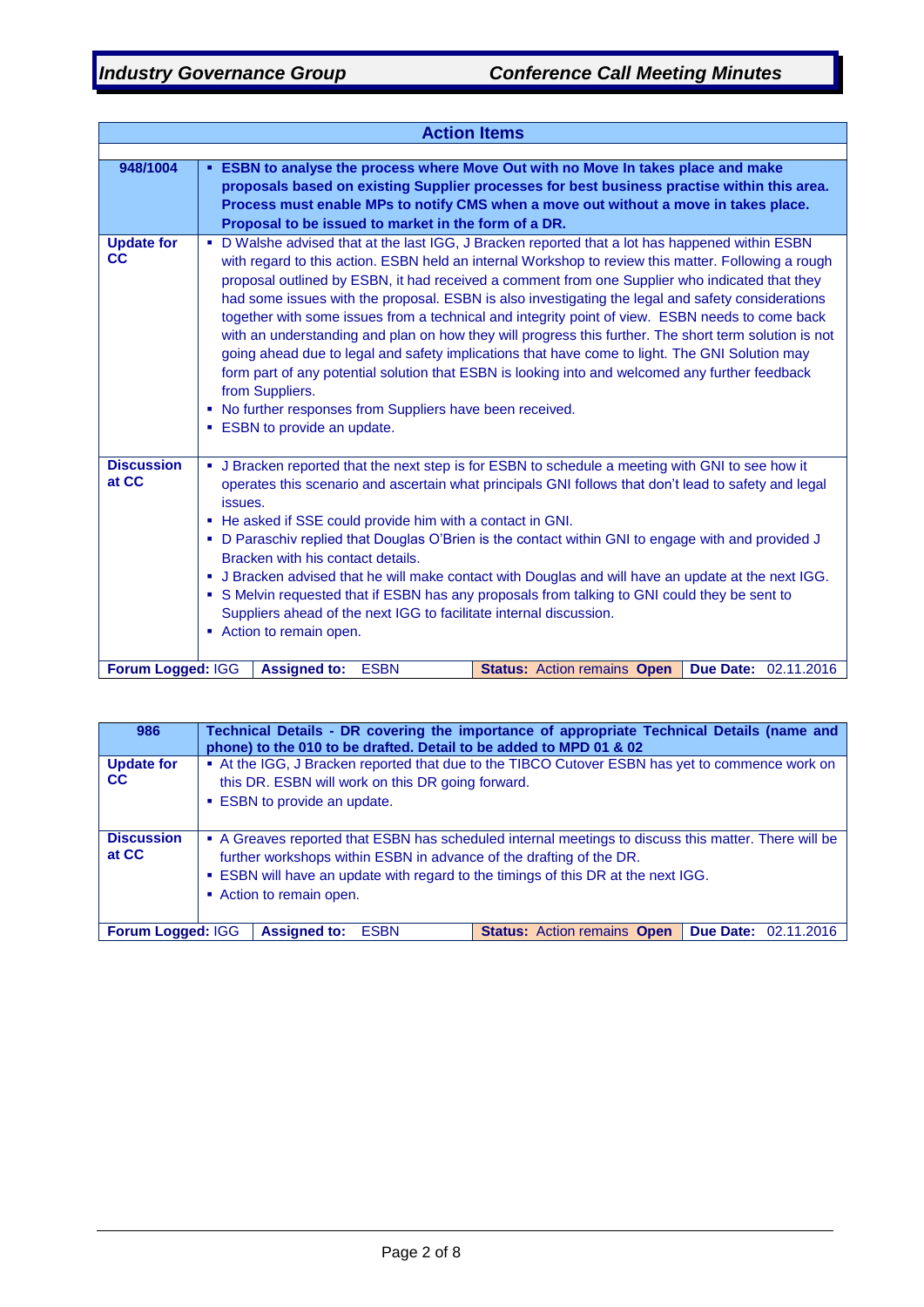| 1012                       | CER to circulate the Terms of Reference of the IGG to all Participants via RMDS.                                                                                                                                                                                                                                                                                                                                                                                                                                                                                                                                                                                                                                                                                                                                                                                                                                                                                                                                                                                                                                                                                                                                                                                                                                                                                                                                                                                                                                                                                                                                                                                                                                                                                                                                                                                  |  |  |  |  |  |  |
|----------------------------|-------------------------------------------------------------------------------------------------------------------------------------------------------------------------------------------------------------------------------------------------------------------------------------------------------------------------------------------------------------------------------------------------------------------------------------------------------------------------------------------------------------------------------------------------------------------------------------------------------------------------------------------------------------------------------------------------------------------------------------------------------------------------------------------------------------------------------------------------------------------------------------------------------------------------------------------------------------------------------------------------------------------------------------------------------------------------------------------------------------------------------------------------------------------------------------------------------------------------------------------------------------------------------------------------------------------------------------------------------------------------------------------------------------------------------------------------------------------------------------------------------------------------------------------------------------------------------------------------------------------------------------------------------------------------------------------------------------------------------------------------------------------------------------------------------------------------------------------------------------------|--|--|--|--|--|--|
| <b>Update for</b>          | . On 27:09 RMDS circulated the Terms of Reference of the IGG on behalf of the CER.                                                                                                                                                                                                                                                                                                                                                                                                                                                                                                                                                                                                                                                                                                                                                                                                                                                                                                                                                                                                                                                                                                                                                                                                                                                                                                                                                                                                                                                                                                                                                                                                                                                                                                                                                                                |  |  |  |  |  |  |
| cc                         | • D Walshe enquired if this action can be closed.                                                                                                                                                                                                                                                                                                                                                                                                                                                                                                                                                                                                                                                                                                                                                                                                                                                                                                                                                                                                                                                                                                                                                                                                                                                                                                                                                                                                                                                                                                                                                                                                                                                                                                                                                                                                                 |  |  |  |  |  |  |
|                            |                                                                                                                                                                                                                                                                                                                                                                                                                                                                                                                                                                                                                                                                                                                                                                                                                                                                                                                                                                                                                                                                                                                                                                                                                                                                                                                                                                                                                                                                                                                                                                                                                                                                                                                                                                                                                                                                   |  |  |  |  |  |  |
| <b>Discussion</b><br>at CC | • D Paraschiv questioned if the action was to simply circulate the Terms of Reference and asked if<br>the objective of this action was for Suppliers and ESBN to provide an update.<br>• J Gregory replied that the Terms of Reference now need to be discussed offline between RMDS,<br>ESBN and CER but would value any input from Suppliers as well<br>• S Melvin stated that under the next steps section of the TOR it says that the "Commission will now<br>publish a Code of Governance for the Retail Market in ROI which will incorporate the provisions that<br>are documented in this Paper". She enquired if this Code of Governance has also been published.<br>• D Paraschiv replied that a Code of Governance has not been published.<br>• J Gregory added that a Retail Market Code was discussed at the last IGG and an action was logged<br>(IGG Action 1018). She believes that a potential Retail Market Code would feed into or be the Code<br>of Governance Document.<br>• S Donnelly enquired if a new version of the TOR will be available as updates are going to be made<br>to this document which Suppliers will feed into.<br>• J Gregory reported that the purpose of the issuing of the TOR was to identify whether the IGG was<br>currently doing what it originally was set out to do. A further exercise is necessary whereby<br>Suppliers provide feedback on whether they feel that the TOR are currently suitable or not. Along<br>with this, CER and RMDS will assess whether in their view the TOR are still accurate and whether<br>any additions/amendments need to be made. She requested a new action be logged for Suppliers<br>to submit comments on the TOR.<br>New Action 1021: Suppliers are requested to submit comments on the Terms of Reference of<br>the IGG to CER via RMDS.<br>• Action 1012 deemed closed. |  |  |  |  |  |  |
|                            |                                                                                                                                                                                                                                                                                                                                                                                                                                                                                                                                                                                                                                                                                                                                                                                                                                                                                                                                                                                                                                                                                                                                                                                                                                                                                                                                                                                                                                                                                                                                                                                                                                                                                                                                                                                                                                                                   |  |  |  |  |  |  |
| Forum Logged: IGG          | <b>Assigned to:</b><br><b>CER</b><br>Due Date: 28.09.2016<br><b>Status: Action deemed Closed</b>                                                                                                                                                                                                                                                                                                                                                                                                                                                                                                                                                                                                                                                                                                                                                                                                                                                                                                                                                                                                                                                                                                                                                                                                                                                                                                                                                                                                                                                                                                                                                                                                                                                                                                                                                                  |  |  |  |  |  |  |

| 1017                           | Green Source Verification Process Clarifications and revised timelines - Suppliers to submit<br>questions/comments to CER (via RMDS) on the Green Source Presentation outlined by CER.                                                                                                                                                                                                                                                                                                                                                                                                                                                                                                                                                             |  |  |  |  |  |
|--------------------------------|----------------------------------------------------------------------------------------------------------------------------------------------------------------------------------------------------------------------------------------------------------------------------------------------------------------------------------------------------------------------------------------------------------------------------------------------------------------------------------------------------------------------------------------------------------------------------------------------------------------------------------------------------------------------------------------------------------------------------------------------------|--|--|--|--|--|
| <b>Update for</b><br><b>CC</b> | • This was a new action that was logged at the last IGG.<br>• On 23.08 RMDS sent an email to Suppliers as requested by CER as no responses had been                                                                                                                                                                                                                                                                                                                                                                                                                                                                                                                                                                                                |  |  |  |  |  |
|                                | received.<br>. Subsequently RMDS received 1 response which was forwarded to the CER.                                                                                                                                                                                                                                                                                                                                                                                                                                                                                                                                                                                                                                                               |  |  |  |  |  |
|                                | • CER to provide an update.                                                                                                                                                                                                                                                                                                                                                                                                                                                                                                                                                                                                                                                                                                                        |  |  |  |  |  |
| <b>Discussion</b><br>at CC     | • D Paraschiv reported that no further responses were received by CER. She requested that all<br>queries in relation to Green Source Products be forwarded to C Mulcahy and copied to P Stack in<br>CER. Suppliers are urged to submit questions/comments by 3 <sup>rd</sup> October 2016.<br>• S Doolin added that he was talking to C Mulcahy on this matter and asked for extra time to provide<br>a response and C Mulcahy agreed to this.<br>• D Paraschiv added that she is not in a position to allow extra time for responses as she is not sure if<br>any extra time would impact on the deliverables. She requested that any requests for extra time be<br>sent to C Mulcahy.<br>• It was agreed that this action should be remain open. |  |  |  |  |  |
| Forum Logged: IGG              | <b>Assigned to:</b><br><b>Due Date:</b><br><b>Status: Action remains Open</b><br><b>Suppliers</b><br>02.11.2016                                                                                                                                                                                                                                                                                                                                                                                                                                                                                                                                                                                                                                    |  |  |  |  |  |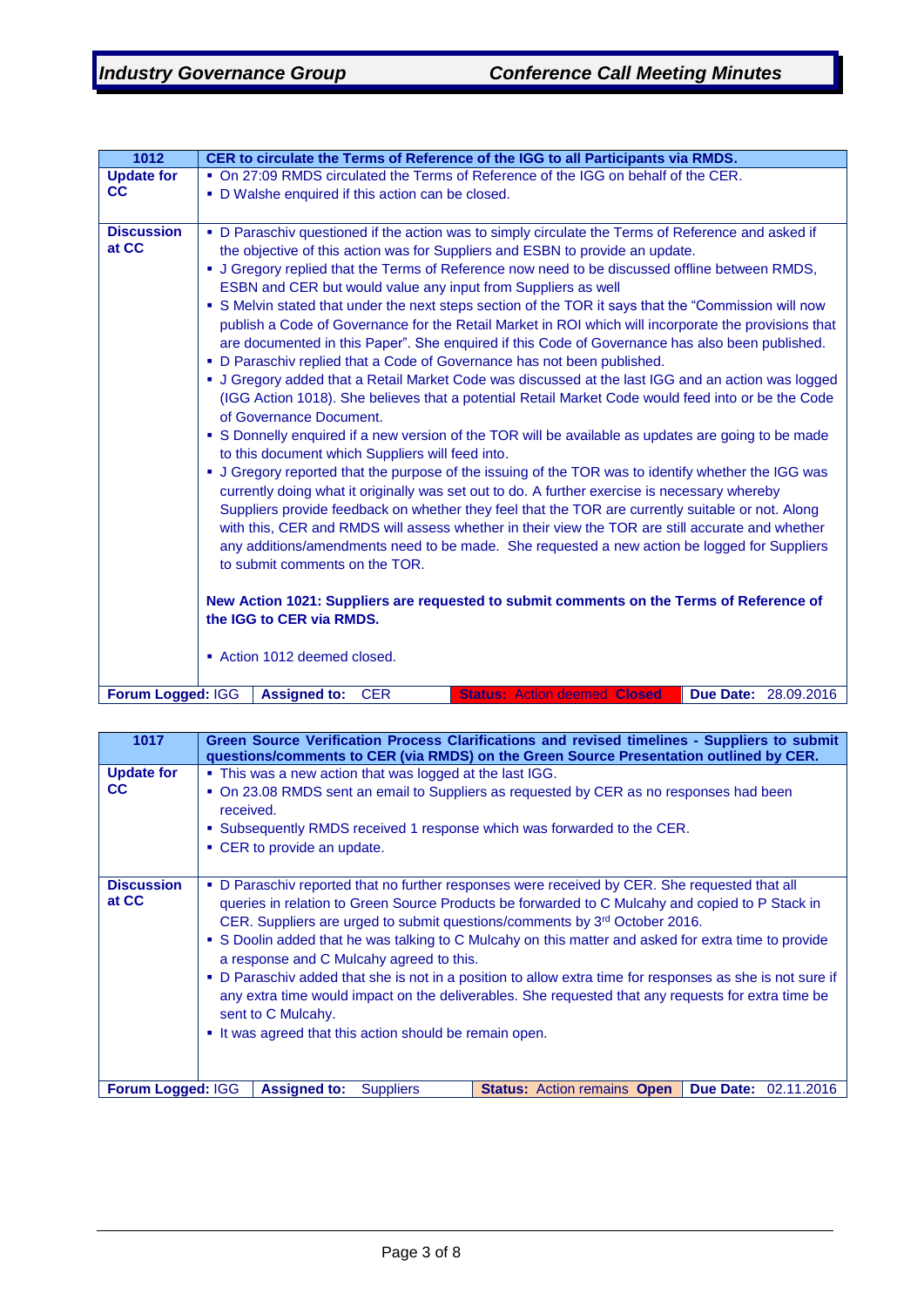| 1018              | Retail Market Code - CER is in the process of considering framework and requirements for a                                                                           |  |  |  |  |  |
|-------------------|----------------------------------------------------------------------------------------------------------------------------------------------------------------------|--|--|--|--|--|
|                   | Retail Market Code. Suppliers are requested to submit comments/suggestions to CER (via<br>RMDS) relating to proposed framework, content and requirements.            |  |  |  |  |  |
| <b>Update for</b> | • This action was logged at the last IGG.                                                                                                                            |  |  |  |  |  |
| СC                | . To date RMDS hasn't received any responses from Suppliers for CER.                                                                                                 |  |  |  |  |  |
|                   | • CER to provide an update.                                                                                                                                          |  |  |  |  |  |
|                   |                                                                                                                                                                      |  |  |  |  |  |
| <b>Discussion</b> | • D Paraschiv reported that the CER has not received any responses from Suppliers and requested                                                                      |  |  |  |  |  |
| at CC             | that this action be kept open. CER will provide an update at the next IGG in November.                                                                               |  |  |  |  |  |
|                   | • S Doolin asked if this action is a proposal to change an existing Retail Market Code.                                                                              |  |  |  |  |  |
|                   | • D Paraschiv replied that she is not aware of the existence of a Retail Market Code. The current                                                                    |  |  |  |  |  |
|                   | Retail Market documentation consists of the Suppliers Handbook and legislation and the rules of the                                                                  |  |  |  |  |  |
|                   | Market Design. CER is currently considering if there should be a repository for all rules and                                                                        |  |  |  |  |  |
|                   | regulations that apply to Suppliers in relation to the supply of Electricity to Domestic and Small and                                                               |  |  |  |  |  |
|                   | Medium business as currently one does not exist.                                                                                                                     |  |  |  |  |  |
|                   | • S Doolin enquired what would Suppliers therefore be commenting on, and asked if there are the                                                                      |  |  |  |  |  |
|                   | bones of such a framework and what is might look like.                                                                                                               |  |  |  |  |  |
|                   | • D Paraschiv replied that is why the CER is inviting opinions on the actual backbones of it.                                                                        |  |  |  |  |  |
|                   | • J Gregory added that CER presented a few suggestions that would be covered by a code at the                                                                        |  |  |  |  |  |
|                   | previous IGG and asked Suppliers to review these in the previous IGG minutes. She added that                                                                         |  |  |  |  |  |
|                   | there is an equivalent type of Retail Code in NI and suggested that Suppliers review this code and<br>determine what would be relevant for the Retail Market in ROI. |  |  |  |  |  |
|                   | • G Kinsella reported that BGE are struggling with the equivalent document in NI and would                                                                           |  |  |  |  |  |
|                   | appreciate more information as its not particular clear on what is required. She also enquired as to                                                                 |  |  |  |  |  |
|                   | whether this Retail Code would be a replacement of what is in the Meter Registration Agreement.                                                                      |  |  |  |  |  |
|                   | She asked for clarification on this and said that BGE would be in a better position to comment once                                                                  |  |  |  |  |  |
|                   | clarification is given.                                                                                                                                              |  |  |  |  |  |
|                   | • G Halligan reported that there is a Meter Registration Agreement that is currently used in the ROI                                                                 |  |  |  |  |  |
|                   | Market and the potential Retail Market Code will set out to replace this document.                                                                                   |  |  |  |  |  |
|                   | • J Gregory added that the Meter Registration Agreement is available on the RMDS Website under                                                                       |  |  |  |  |  |
|                   | Guidance documents. She further added that RMDS will take an action to source the NI Retail                                                                          |  |  |  |  |  |
|                   | Market Code, establish whether it is appropriate to circulate to ROI MPs and if so, circulate to                                                                     |  |  |  |  |  |
|                   | Suppliers through the ReMCoWG Forum.                                                                                                                                 |  |  |  |  |  |
|                   | New Action 1022: RMDS to circulate if possible the NI Retail Market Code to Suppliers.                                                                               |  |  |  |  |  |
|                   |                                                                                                                                                                      |  |  |  |  |  |
|                   | Action 1018 to remain open.                                                                                                                                          |  |  |  |  |  |
|                   |                                                                                                                                                                      |  |  |  |  |  |
|                   |                                                                                                                                                                      |  |  |  |  |  |
| Forum Logged: IGG | <b>Assigned to:</b><br>Due Date: 02.11.2016<br><b>Suppliers</b><br><b>Status: Action remains Open</b>                                                                |  |  |  |  |  |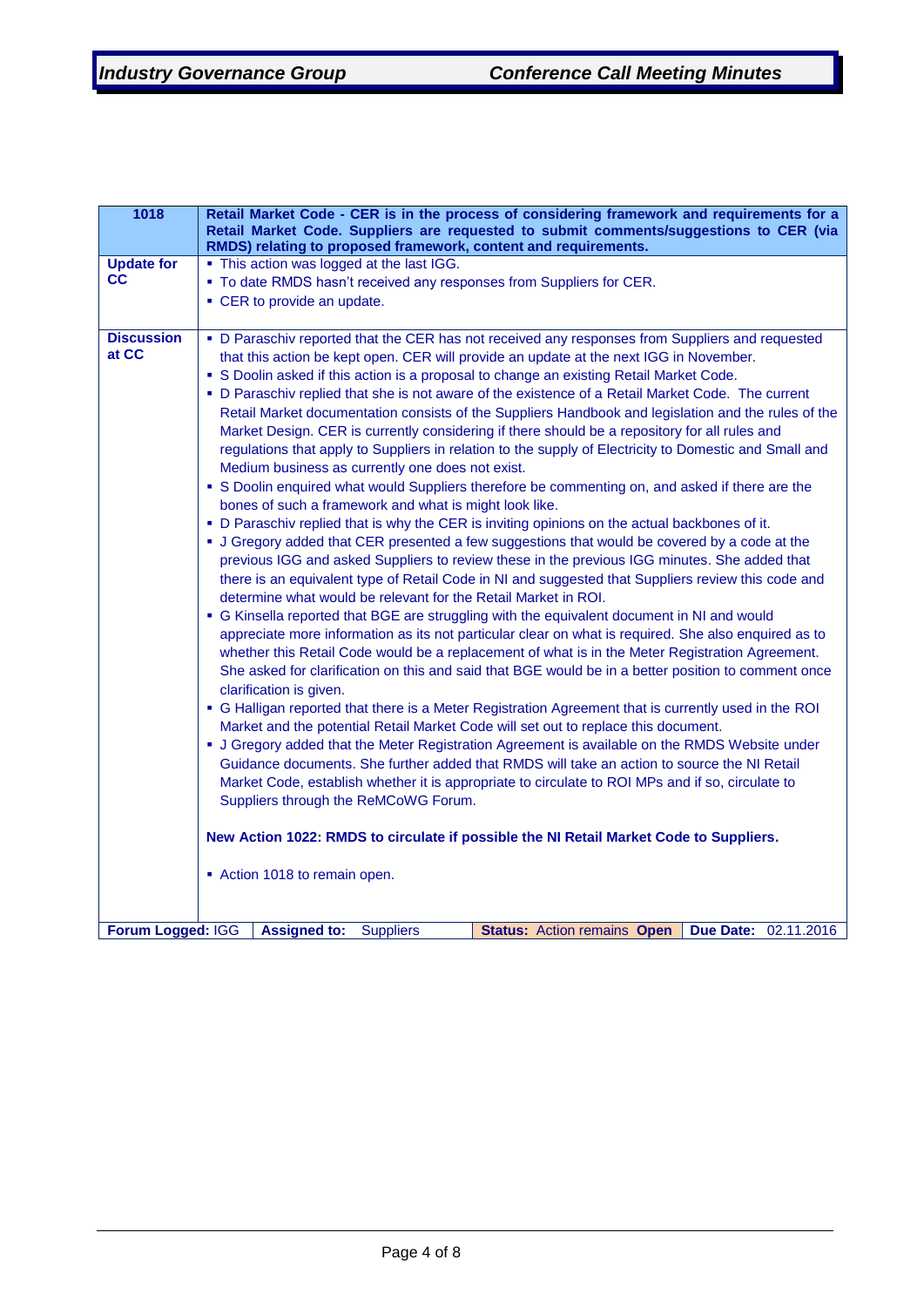| 1019                       | Revenue Protection - Suppliers to submit nominee details, if any, for the Revenue Protection<br><b>Group to ESBN via RMDS</b>                                                                                     |  |  |  |  |  |  |
|----------------------------|-------------------------------------------------------------------------------------------------------------------------------------------------------------------------------------------------------------------|--|--|--|--|--|--|
| <b>Update for</b><br>CC.   | • This action was logged at the last IGG.<br>• RMDS received Nominee details from 6 Suppliers. RMDS forwarded these Suppliers details to                                                                          |  |  |  |  |  |  |
|                            | ESBN.                                                                                                                                                                                                             |  |  |  |  |  |  |
| <b>Discussion</b><br>at CC | • J Bracken reported that ESBN has pencilled in a date in October 2016 for a Revenue Protection<br>Workshop.                                                                                                      |  |  |  |  |  |  |
|                            | • As a lot of nominees have been put forward he suggested that at the first workshop, only one<br>Representative from each organisation could be selected to attend further workshops.<br>• Action deemed closed. |  |  |  |  |  |  |
| <b>Forum Logged: IGG</b>   | <b>Assigned to:</b><br><b>Status: Action deemed Closed</b><br><b>Due Date: 16.09.2016</b><br><b>Suppliers</b>                                                                                                     |  |  |  |  |  |  |

| 1020                           | CER Rebrand - CER to provide details of the CER Rebrand & Timelines to Suppliers via RMDS.                                                                                                                                                                                                                                                                              |                                    |                             |  |  |  |
|--------------------------------|-------------------------------------------------------------------------------------------------------------------------------------------------------------------------------------------------------------------------------------------------------------------------------------------------------------------------------------------------------------------------|------------------------------------|-----------------------------|--|--|--|
| <b>Update for</b><br><b>CC</b> | • This action was logged at the IGG.<br>• CER to provide an update.                                                                                                                                                                                                                                                                                                     |                                    |                             |  |  |  |
| <b>Discussion</b><br>at CC     | • D Paraschiv reported that she discussed this matter with the PR Officer in CER. The CER Rebrand<br>will not however start until Q1/Q2 2017. She is unclear of the reason for the delay but may have<br>something to do with the legislation and the Energy Bill.<br>• CER hopes to have a clearer timeline of the Rebrand for the next IGG.<br>Action to remain open. |                                    |                             |  |  |  |
| <b>Forum Logged: IGG</b>       | <b>Assigned to:</b><br><b>CER</b>                                                                                                                                                                                                                                                                                                                                       | <b>Status: Action remains Open</b> | <b>Due Date: 02.11.2016</b> |  |  |  |

| 3. Actions - New Conference Call Actions                                                                         |                                                                                                     |  |  |  |  |
|------------------------------------------------------------------------------------------------------------------|-----------------------------------------------------------------------------------------------------|--|--|--|--|
| 2 actions were logged at the Conference Call.                                                                    |                                                                                                     |  |  |  |  |
|                                                                                                                  |                                                                                                     |  |  |  |  |
| 1021                                                                                                             |                                                                                                     |  |  |  |  |
|                                                                                                                  | Suppliers are requested to submit comments on the Terms of Reference of the IGG to CER via<br>RMDS. |  |  |  |  |
| <b>Discussion</b><br>• See action 1012 for details of this action.<br>at CC                                      |                                                                                                     |  |  |  |  |
| Due Date: 02.11.2016<br>Forum Logged: CC<br><b>Assigned to:</b><br><b>Status: NEW Action</b><br><b>Suppliers</b> |                                                                                                     |  |  |  |  |

| 1022                                                                                                               | RMDS to circulate if possible the NI Retail Market Code to Suppliers. |  |  |  |  |
|--------------------------------------------------------------------------------------------------------------------|-----------------------------------------------------------------------|--|--|--|--|
| <b>Discussion</b><br>at CC                                                                                         | • See action 1018 for details.                                        |  |  |  |  |
| <b>Due Date: 02.11.2016</b><br><b>Forum Logged: CC</b><br><b>Status: NEW Action</b><br><b>Assigned to:</b><br>RMDS |                                                                       |  |  |  |  |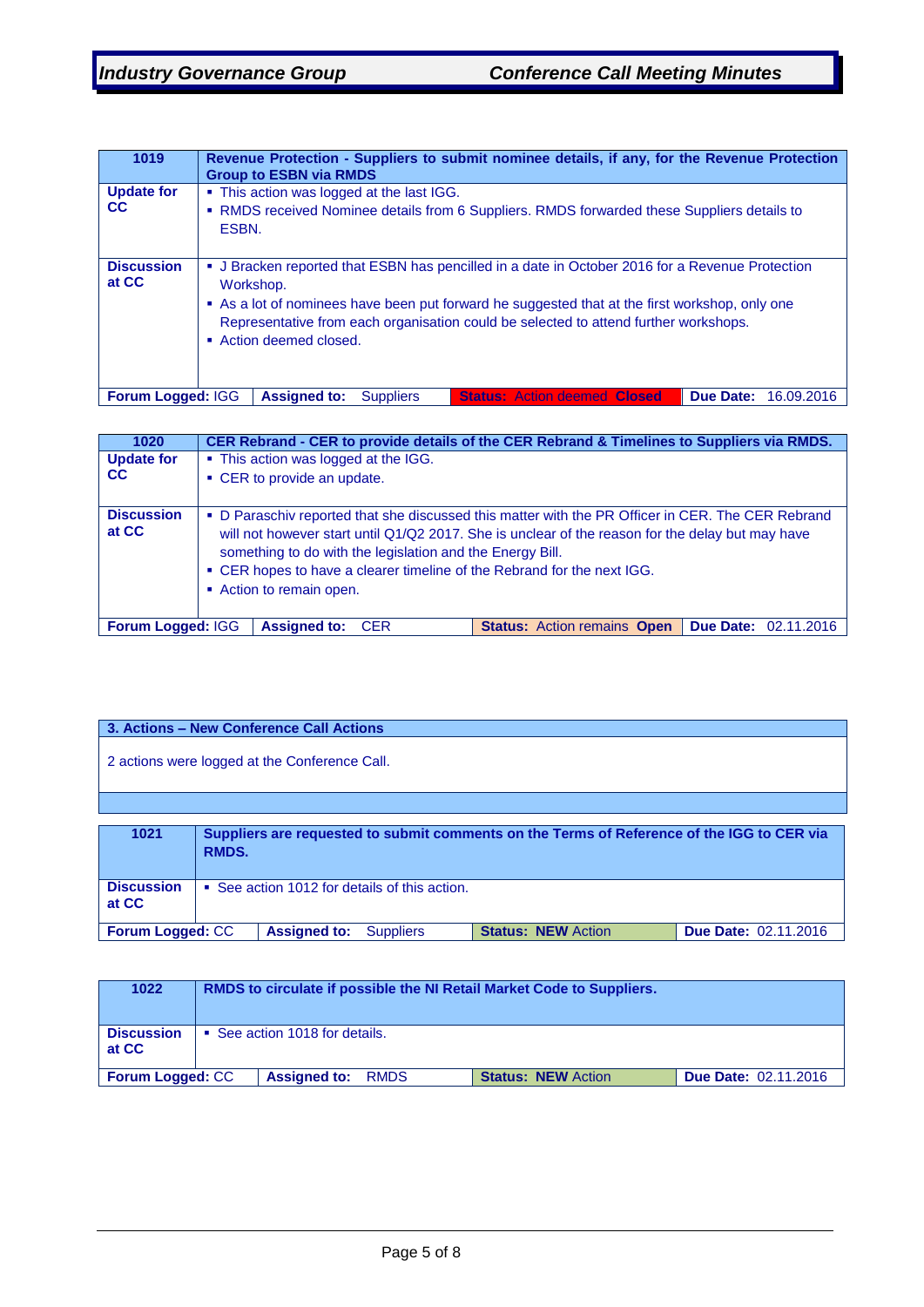### **4. CER Update**

D Paraschiv provided the CER update.

- The revised version of the Supplier Handbook and the Decision and further Consultation Paper are due to the published by the middle of October 2016.
- The CER has communicated with Suppliers with regard to the Annual Compliance Audit and methodology and timelines. CER will engage with Suppliers shortly to set dates for site visits.
- The Consumer Survey is due to be published by the end of this week.
- One of the Regional Market Reports will be published by the end of September 2016.
- The Consumer Focused Assessment of Development of Competition of Energy Markets is expected to be published by the end of 2016, possibly in November.
- Green Source Products Work with Suppliers on Green Source Product Verification is ongoing and CER will be sending out individual letters to those Suppliers who have completed the process. Suppliers are requested to send comments on CER Green Source product Verification in relation to IGG Action 1017 by Monday 3<sup>rd</sup> October so that CER can address them at the Information Meeting which is due to be scheduled as soon as possible.
- Typical Consumption work is at an advanced stage.
- The Audit of the Accredited Price Comparison Websites has commenced.

S Donnelly enquired if there is going to be a Workshop for the Green Source Products.

D Paraschiv replied that Information Meetings will be scheduled once Suppliers have responded to IGG Action 1017.

#### **5. Gemserv Update**

Gemserv was not present on the Conference Call.

J Gregory gave an Assurance update at the Retail Market Design Update in Section 8.

### **6. MRSO Update**

G Halligan advised that there was no MRSO update.

#### **7. ESB Networks**

J Bracken provided an ESBN update.

### **TIBCO Upgrade**

J Bracken advised that the Hypercare period has finished.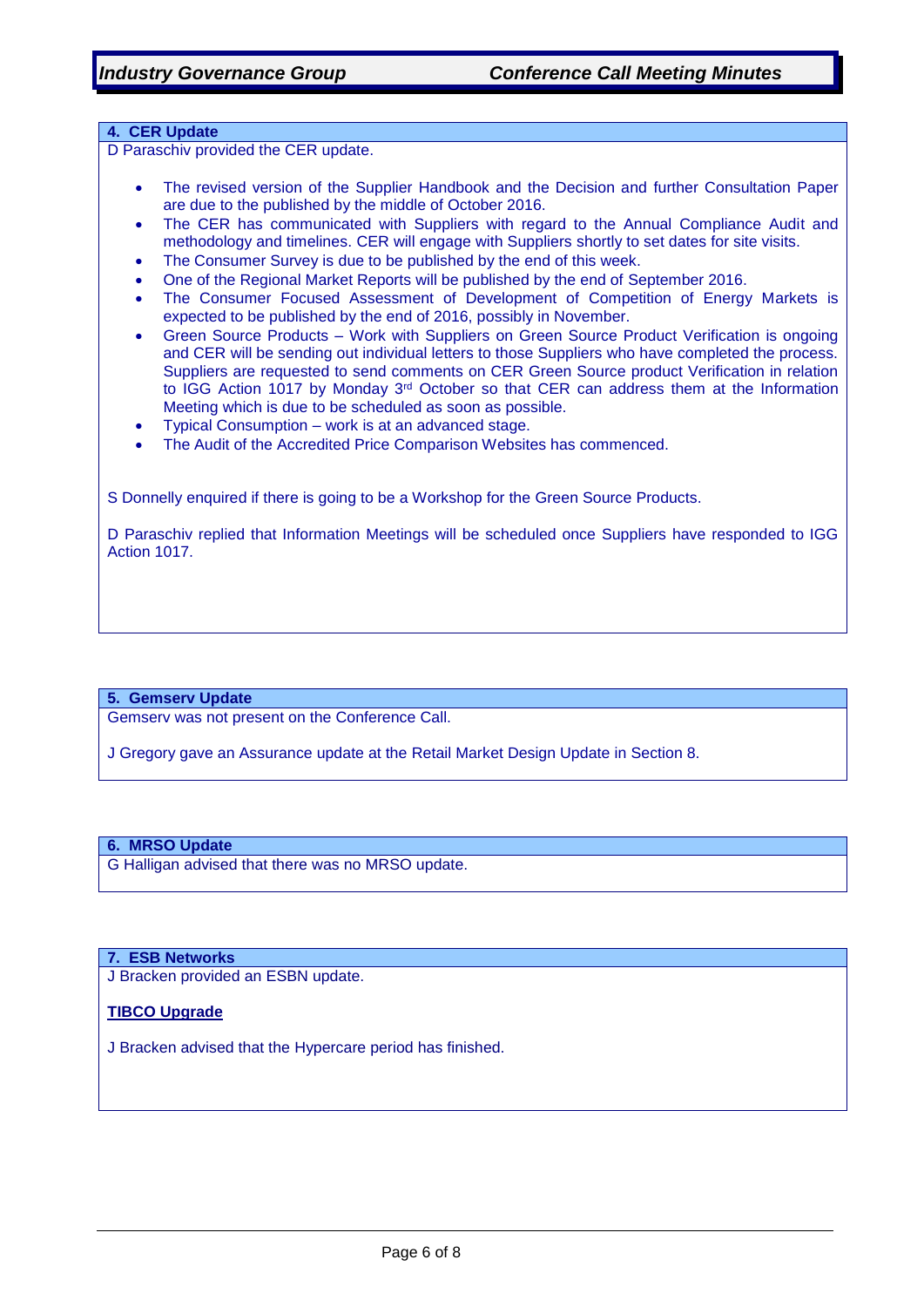### **8. Retail Market Design Update**

D Walshe & J Gregory gave the Market Design Update:

D Walshe gave an update on LTCA.

- LTCA Website is updated.
- Progress report #1 issued on Friday 23/9.
- Independent External Auditor starts on 05/09, scheduled to finish early December 2016.
- ESBN/Auditor Meetings arranged for 5<sup>th</sup>-7<sup>th</sup> October 2016.
- Kick off Meeting with Suppliers to be arranged provisionally for 12/10. The Meeting date will be circulated on 29.09 and the venue will be chosen by Deloitte.
- Starting next week Supplier Meetings will be arranged for their contribution.
- Weekly LTCA Reports will be posted on the Private LTCA page on the RMDS website. Suppliers who don't have access to the private website are urged to make contact with their Representative in Company who can arrange access.

J Gregory gave an update on the DR/MCRs.

### **DR/MCRs**

#### **MCR 1167 - Facilitate energy efficiencies in Local Authority Public Lighting.**

The new version of this Public Lighting MCR was issued to Market Participants on 27<sup>th</sup> September and will be brought to the next Forum for Approval. This MCR deals with the addition of 7 load profile codes. The Local Authorities are other stakeholders in this MCR so RMDS has separately communicated with them as well as issuing the MCR to them. RMDS expects that the Local Authorities will also sign off the MCR ahead of the next IGG.

#### **DR1180 – New Registrations & DR 1184 Cooling Off for CoS.**

The intention was to bring DR 1180 to the next IGG for approval. This may not occur as the final design relating to the Cooling off Period needs to be determined before the cooling off section of the New Registration design can be finalised. There has been quite a lot of engagement with Suppliers on the New Registration DR and RMDS thanked Suppliers for this and their thorough assessment of what is being proposed. Most of the queries from Suppliers relate to the Cooling Off period.

RMDS met with CER on 27<sup>th</sup> July and the intention is that the Cooling Off DR (DR 1184) needs to be finalised before DR 1180 can be completed. These two DRs will almost be run in parallel. The intention is to issue the Cooling Off DR to Suppliers in advance of the next IGG for review and discussion. RMDS is not expecting to get the Cooling Off DR signed off at the next IGG but would appreciate Supplier feedback in the same way that has been provided for the New Registration DR.

#### **MCR1182 – Impact of I-SEM on the Retail Market in ROI**

This MCR will be going to the next IGG for Approval.

### **Other Design Areas**

J Gregory gave an update on other Design Areas on the Retail Market.

Hardship Prepayment Solution.

RMDS is engaging with KMS in ESBN with regard to an issue identified by a Participant. The issue appears to be a move from current design in WP19 without it being released to market for communication and approval. The outcome of the engagement with KMS may end with a DR.

Net ISU & I-SEM Assurance Strategy

RMDS has commenced engagement with Gemserv on both the Net ISU and I-SEM Retail Projects to get